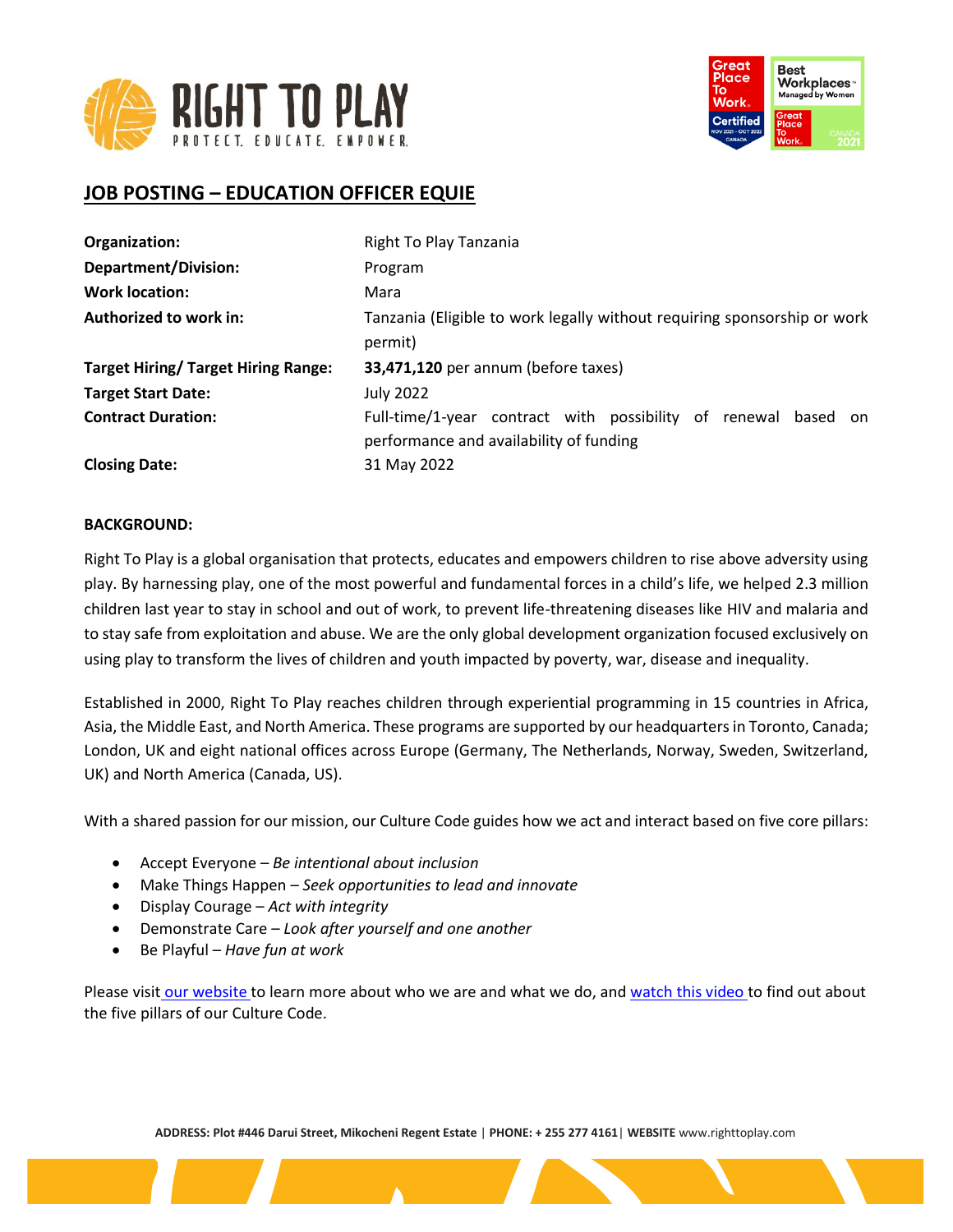



#### **JOB SUMMARY:**

The Education Officer works under the direct Line Management of the Project Officer, with overall technical supervision of the Education Specialist. Based at the Project Office in Mara, he/she is responsible for providing support both the implementation of and feeding back insights about EQUIE Project to the Education Specialist based in Country Office. Key functions will include contributing greatly to enhancing quality of education interventions, co-facilitation at Training Workshops, especially those on literacy, play-based learning and inclusion and close follow-up on teacher Communities of Practice. He/she also plays a key role on the capacity building and follow up of Civil Society Organizations (CSOs) partners, School Inclusion Committees (SICs) and Local District Education Authorities on inclusive education initiatives.

#### **PRIMARY RESPONSIBILITIES:**

#### **Job Responsibility #1: Program planning, implementation, delivery, follow up and reporting (60% of Time):**

\_\_\_\_\_\_\_\_\_\_\_\_\_\_\_\_\_\_\_\_\_\_\_\_\_\_\_\_\_\_\_\_\_\_\_\_\_\_\_\_\_\_\_\_\_\_\_\_\_\_\_\_\_\_\_\_\_\_\_\_\_\_\_\_\_\_\_\_\_\_\_\_\_\_\_\_\_\_\_\_\_\_\_\_\_\_\_\_\_\_

- Provides the Education Specialist with field learning and insights to ensure need responsive/ adaptive design and development of EQUIE program strategies and approaches, and alignment with RTP's global education theory of change and donor expectations.
- Acts a technical support for teachers and facilitators in implementing reading club/centre activities or other supplementary learning activities for reading or life skills, and ensures appropriate parental participation.
- Supports the Education Specialist on improving program delivery by documenting lessons learned and best practices in the field, especially those related with children with disabilities, literacy and life skills development components of the program.
- Collaborates with the Program staff in Mara and the Education Specialist to ensure that issues of gender equality, inclusion, child protection and safeguarding, accountability, risk and vulnerability are addressed and monitored throughout the project implementation.
- Works with the MEL Officer to ensure the proper roll out of education data collection systems when they are key project activities. For example, in the case of EQUIE projects the Education Officer would lead on the collection of Disability Tracking Tool data and support training of partners on the use of and expectations from it.
- In close coordination with the Training Officer, supports training for Education Departments, Teachers, Province and District Education Officers on Literacy, Play-based learning and Inclusion.
- In Collaboration with Training Officer and Education Specialist, play a technical lead role on the DTT (Disability Tracking Tool) training and rollout both at school and community level.
- Provides technical guidance to teachers, reading facilitators and parents on the rollout of reading clubs and/or centres initiatives and any other supplementary learning initiatives for reading and life skills development both at school and community level.
- Supports supplementary learning initiatives for literacy boosting in schools and communities, for enhanced parental engagement supporting children's education.
- Acts as a local child protection focal point, responsibly and appropriately handling any safeguarding concerns or disclosures of abuse.
- Works with Field Facilitators, Partners and District Education Officers to develop weekly, monthly and annual Coach training schedules for all project locations.
- **ADDRESS: Plot #446 Darui Street, Mikocheni Regent Estate** | **PHONE: + 255 277 4161**| **WEBSITE** www.righttoplay.com • Conducts regular follow-up visits of all project locations to ensure training plans and implementation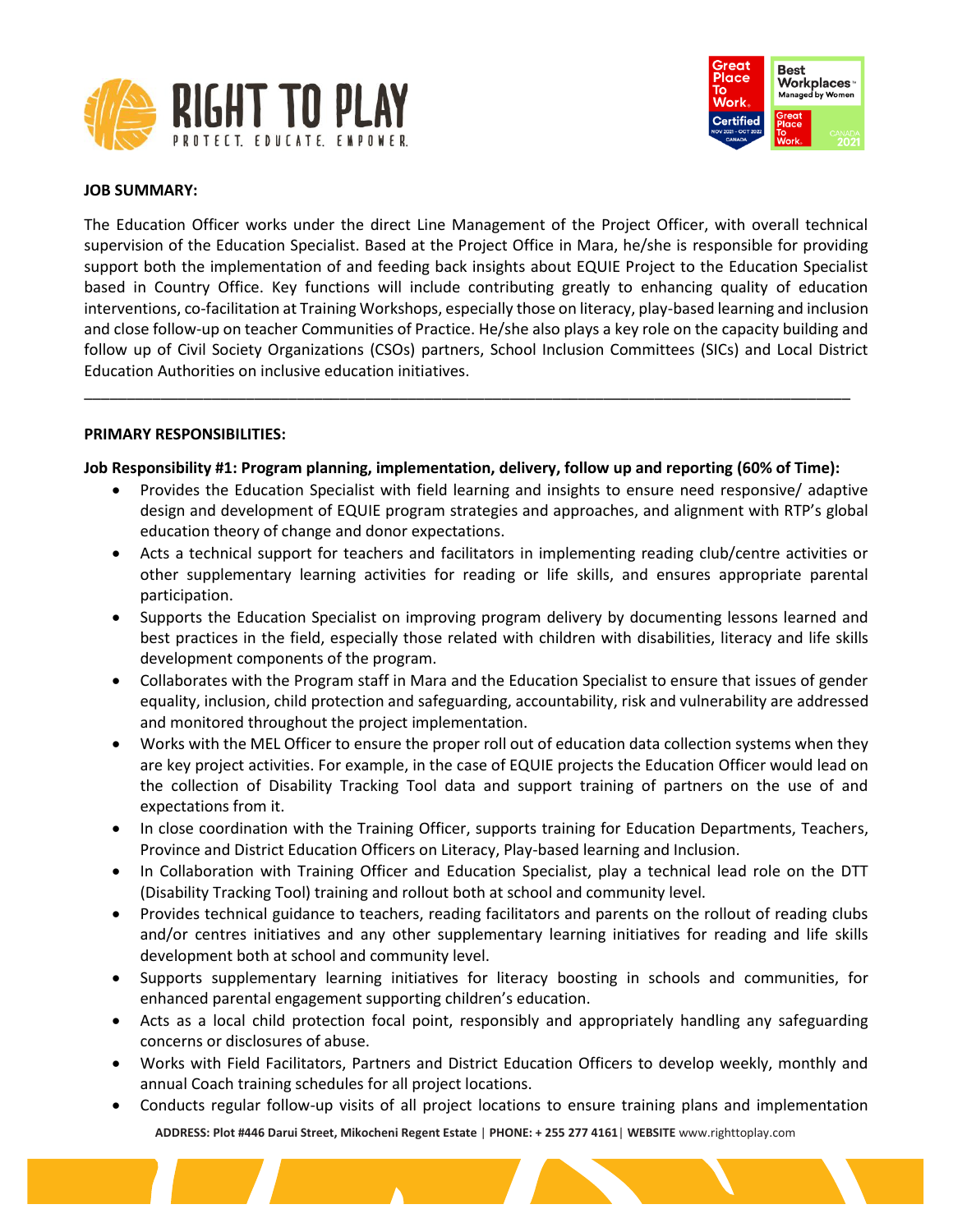



aligns with project proposal.

- In collaboration with the Training Officer, coaches and mentors the Field Facilitators and Trainers to evaluate training workshops and provide inputs on training reports developed by them.
- Together with Field Facilitators, encourages and supports Trainers and community-led initiatives in all project locations.
- Supports project team in developing workshops to best fit the requirements of the project.

\_\_\_\_\_\_\_\_\_\_\_\_\_\_\_\_\_\_\_\_\_\_\_\_\_\_\_\_\_\_\_\_\_\_\_\_\_\_\_\_\_\_\_\_\_\_\_\_\_\_\_\_\_\_\_\_\_\_\_\_\_\_\_\_\_\_\_\_\_\_\_\_\_\_\_\_\_\_\_\_\_\_\_\_\_\_\_\_\_\_

# **Job Responsibility #2: Capacity Building and Support (25% of Time):**

- Ensures that Local District Education Authorities, partner Civil Society Organizations (CSOs), School Inclusion Committees (SICs), School Management Committees (SMCs) and Parent Teacher Associations (PTAs) are properly trained and supported with the technical knowledge and skills necessary to deliver inclusion initiatives.
- Supports the integration of inclusive learning component in the Play Based Learning teacher training package, and support its contextualization in the EQUIE Project, in coordination with the Education Specialist supporting CBO partners in Mara.
- Ensures that teachers, parents and reading clubs and/or centres facilitators are trained and supported to adequately implement supplementary learning activities (including reading and life skills) at school and/or community level.
- Ensures that school-based safeguarding systems are in place with appropriate reporting (including child friendly) and referral mechanisms, and trained and supported staff who can both activate these response systems as well as fulfil their prevention role on promoting child protection, child rights and prevent abuse including corporal punishment and Gender Based Violence (GBV).
- Ensures that all project stakeholders are adequately trained on child protection, safeguarding and referral mechanisms and that all, including especially children, understand how to report and what would happen next.
- Supports Field Facilitators and Trainers in identifying the needs and gaps of community and partners and updates the Education Specialist and Training Officer on a regular basis.
- Conducts regular visits to the field to provide technical support to program team, partner staff, teachers and all stakeholders at school and community level.
- Ensures fidelity of implementation, gathers field insights and beneficiary feedback, documents lessons learnt and best practices, and shares these with the Education Specialist and MELO.
- Supports in identifying and exploring new field level partnerships and positively builds and maintains locally important relationships for smooth implementation.
- Supports behaviour change and other awareness raising campaigns about education and play under the guidance of the Education Specialist.

\_\_\_\_\_\_\_\_\_\_\_\_\_\_\_\_\_\_\_\_\_\_\_\_\_\_\_\_\_\_\_\_\_\_\_\_\_\_\_\_\_\_\_\_\_\_\_\_\_\_\_\_\_\_\_\_\_\_\_\_\_\_\_\_\_\_\_\_\_\_\_\_\_\_\_\_\_\_\_\_\_\_\_\_\_\_\_\_\_\_\_

# **Job Responsibility #3: Representation, advocacy and policy engagement (10% of Time):**

- Represents RTP's education work in Mara and maintains positive relationships with local government officials and other relevant stakeholders to ensure efficient and effective implementation and smooth coordination of activities.
- Regularly updates the Education Specialist with local stakeholder analysis to ensure that RTP is engaging with and is visible to the most influential actors in the sector.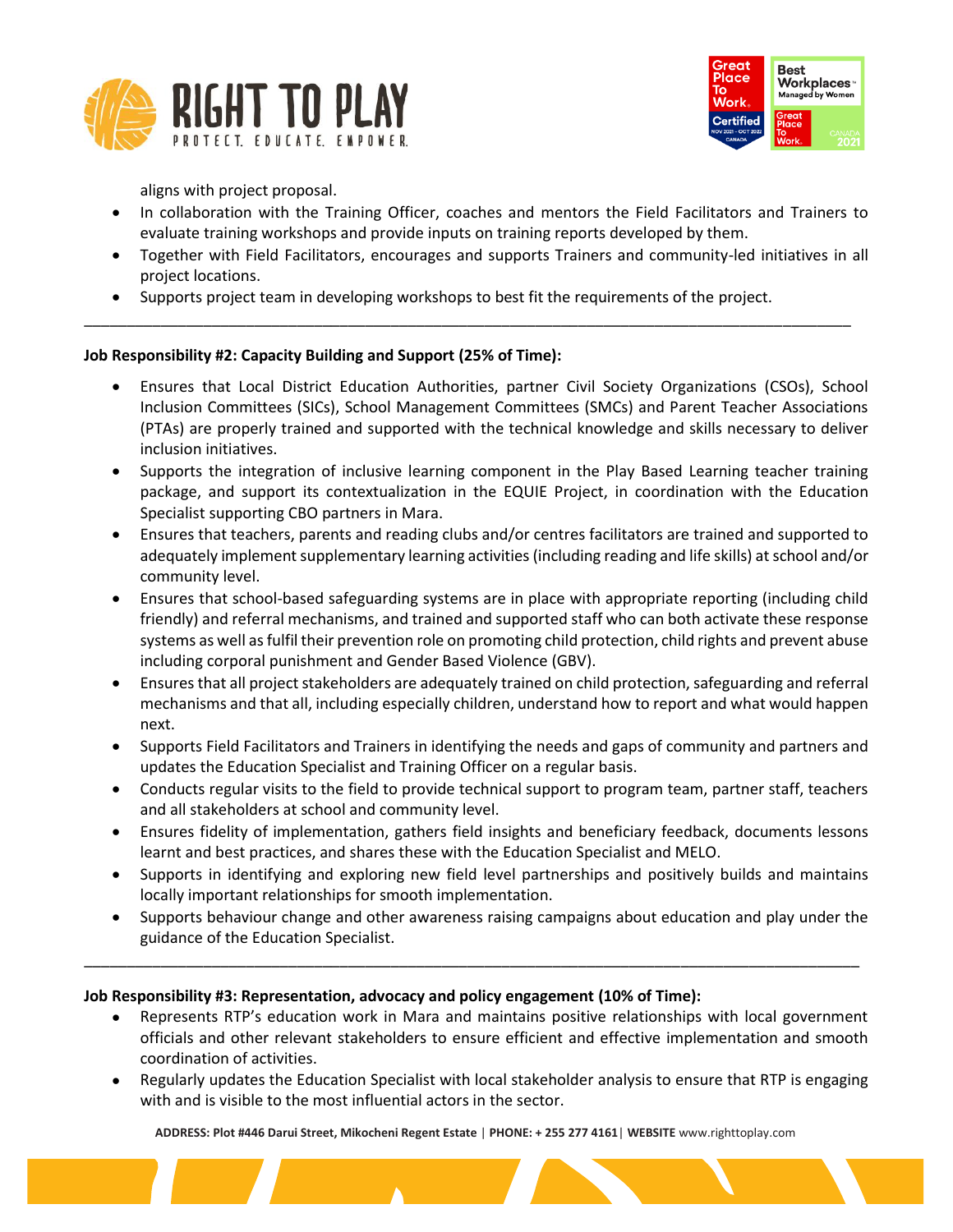



- Under the lead of Education Specialist, carries out research and advocacy activities at the provincial and district levels, in close coordination with the Monitoring, Evaluation and Learning Officer.
- Ensures that education stakeholders, including government, partner and parents, are properly trained and supported, particularly on literacy and PBL and inclusion, and provides inputs on training reports that Field Facilitators and Training Officers develop.
- Under the lead of the Education Specialist, carries out communication campaigns for behaviour change in supporting children with disabilities, leveraging on community advocacy mechanisms for education rights of children with disabilities and advocacy with schools for inclusion.
- Participates in technical calls, local EQUIE meetings, monthly calls with HQ, etc., as required.
- Acts as a child protection/safeguarding focal point for education and/or school-based projects where no other child protection focal point or specialist is operating, liaising with the country level P&C Safeguarding Focal as required, and following appropriate safeguarding training as necessary.

\_\_\_\_\_\_\_\_\_\_\_\_\_\_\_\_\_\_\_\_\_\_\_\_\_\_\_\_\_\_\_\_\_\_\_\_\_\_\_\_\_\_\_\_\_\_\_\_\_\_\_\_\_\_\_\_\_\_\_\_\_\_\_\_\_\_\_\_\_\_\_\_\_\_\_\_\_\_\_\_\_\_\_

\_\_\_\_\_\_\_\_\_\_\_\_\_\_\_\_\_\_\_\_\_\_\_\_\_\_\_\_\_\_\_\_\_\_\_\_\_\_\_\_\_\_\_\_\_\_\_\_\_\_\_\_\_\_\_\_\_\_\_\_\_\_\_\_\_\_\_\_\_\_\_\_\_\_\_\_\_\_\_\_\_\_

# **Job Responsibility #4: Other Tasks as Assigned (5% of Time)**

# MINIMUM QUALIFICATIONS (Must have):

# **EDUCATION/TRAINING/CERTIFICATION**

• Bachelor's degree in Education or related field with previous experience on Inclusive Education

#### **EXPERIENCE**

- 3 years' experience implementing and providing technical guidance on inclusive basic education programs and liaising with government officials in Tanzania.
- Proven experience in project planning, report writing, networking, partnership-building and working with NGOs.
- Experience in working through systems of community participation, capacity building and representation.
- Significant experience in designing and delivering training and/or the development of inclusive education pedagogical materials and resources.
- Experience in using inter-agency Child Protection standards and guidelines.

# **COMPETENCIES / PERSONAL ATTRIBUTES**

- Superior organizational skills and ability to multi-task on a constant basis.
- Excellent interpersonal communication skills to build rapport with staff, partners, government officials and community leaders.
- Ability to work under pressure meeting deadlines in a fast-paced fluid environment.
- Creative and flexible with problem solving skills.
- Demonstrated professionalism and diplomacy.
- Ability to confidently represent oneself and Right To Play to Provincial and District level officials.
- Strategy planning skills for education initiatives.
- A commitment to the Protection Principles, particularly Do No Harm, and an understanding of appropriate responses to safeguarding concerns.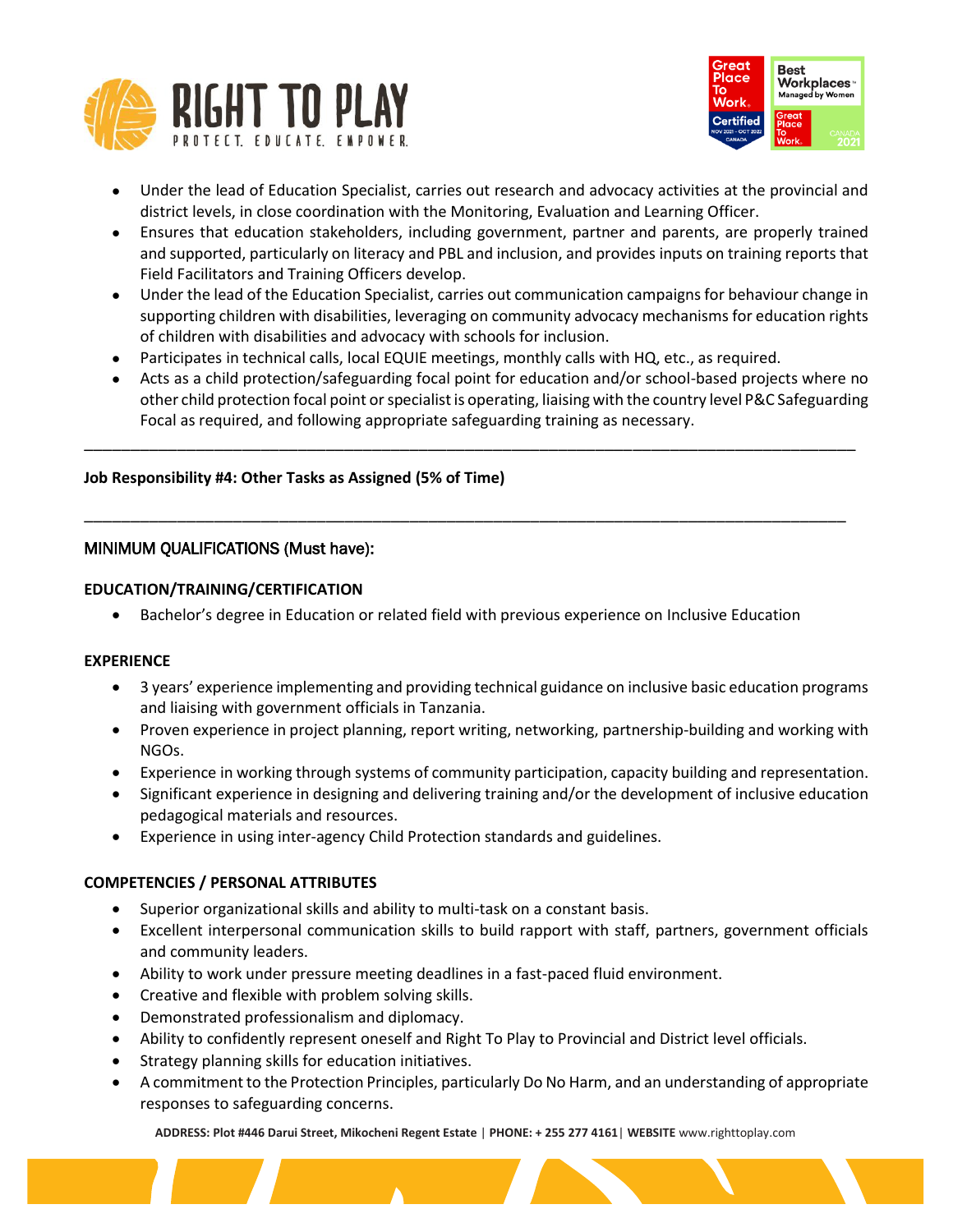



The incumbent's job requires attention to deadlines and ability to deal with stressful situations.

#### **TECHNICAL SKILLS**

- Deeper understanding of the education situation in Tanzania, including the MOEST strategy for inclusive learning and support to children with disabilities.
- Understanding of active learning approaches, particularly play-based learning.
- Knowledge and understanding of best practices in inclusive basic education programs, including technical experience in teacher training and resource development.
- Understanding of community development processes.
- Knowledge and experience with programmatic approaches related to life skills or social emotional learning.
- Knowledge and experience in education research, quantitative and qualitative methods.
- An understanding of safeguarding and the Social Model of Disability.
- An understanding of Monitoring, Evaluations and Learning systems

#### **LANGUAGES**

Fluency in spoken and written English and Swahili language(s).

# DESIRED QUALIFICATIONS (An Asset)

- Demonstrated Experience in Encouraging children to participate in activities that involve reading and writing.
- Ability to create a learning environment that reflects children's culture and languages in the learning process
- Experience in strengthening community-based organizations.
- Experience in coaching and mentoring.
- Knowledge/experience in child protection, gender mainstreaming.
- Knowledge of adult learning.
- Coaching and feedback skills.

# **WHO YOU ARE:**

You are highly driven, results-oriented, collaborative and well-rounded candidate with a passion for working with children and youth. You are an exceptional communicator with excellent networking skills.

# **WHAT YOU'LL GET:**

The opportunity to work with a passionate, innovative and collaborative team where you have the ability to make things happen. You will gain experience working for a globally recognized organization with a healthy culture premised on our Culture Code **(accept everyone, make things happen, display courage, demonstrate care and be playful)**. In addition, we offer a competitive salary and benefits package including personal learning and development days.